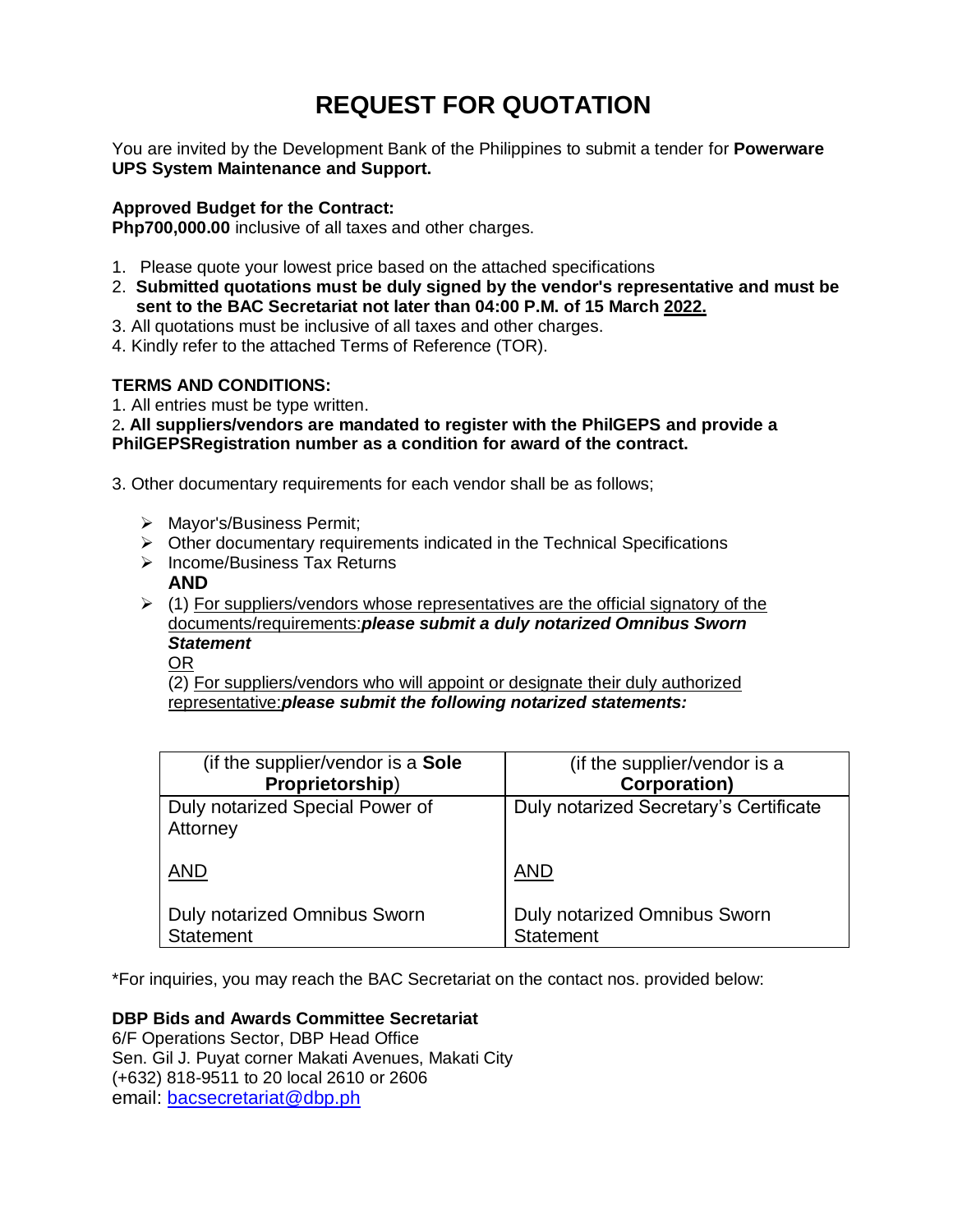# Powerware UPS System Maintenance and Support

#### **TECHNICAL SPECIFICATIONS**

# I. BACKGROUND

 $15 - 11$ 

An Uninterruptible Power Supply (UPS) is a device that supplies power to computers and peripherals during short power outages and allows systems to safely shutdown during prolonged blackouts.

# II. PERIOD COVERAGE

The maintenance and support shall cover one (1) year commencing upon receipt of the Notice to Proceed (NTP).

## III. VENDOR REQUIREMENTS

- 1. BAC Documentary Requirements in compliance to the Government Procurement Law as per latest Revised Implementing Rules and Regulations (IRR) of Republic Act (RA) No. 9184 under Section 53.9:
	- a. Valid and Current PhilGEPS Registration/Certificate
	- b. 2022 Business or Mayor's Permit
	- c. Updated and Notarized Omnibus Sworn Statement
	- d. Updated and Notarized Secretary's Certificate
	- e. Updated Letter or Certificate that the vendor is an exclusive authorized service provider of Eaton UPS in the Philippines.
- 2. Vendor must open/maintain a Savings Deposit Account with DBP where payments shall be credited within fifteen (15) calendar days from issuance of Notice of Award  $(NOA).$
- 3. Vendor must issue a quarterly preventive maintenance report from the vendor.

#### IV. MAINTENANCE AND SUPPORT SERVICES INCLUSIONS

- 1. Maintenance service to be provided shall be inclusive of labor and replacement parts necessary to keep the equipment in good operating condition.
- The vendor shall provide monthly regular preventive maintenance to the equipment.  $\overline{2}$ . Quarterly individual battery testing. Semi-annual Infrared Thermal Scanning of UPS Input and Output Breakers, transformers and batteries. Power Quality Monitoring depending on DBP's electrical system condition.
- 3. Remedial maintenance service shall be 8:00 AM to 5:00 PM during Monday to Saturday.
- $\frac{4}{2}$ Emergency maintenance service shall be 24X7 inclusive of holidays for all sites. Response time of two (2) to four (4) hours upon receipt of service call. Response time during natural calamities is within forty-eight (48) hours.
	- a. Perform standard, physical checking of electrical connections, taking of electrical measurements and relevant activities on the UPS, to ensure that it stays in good operating condition, as well as to reduce the possibility of mechanical failure.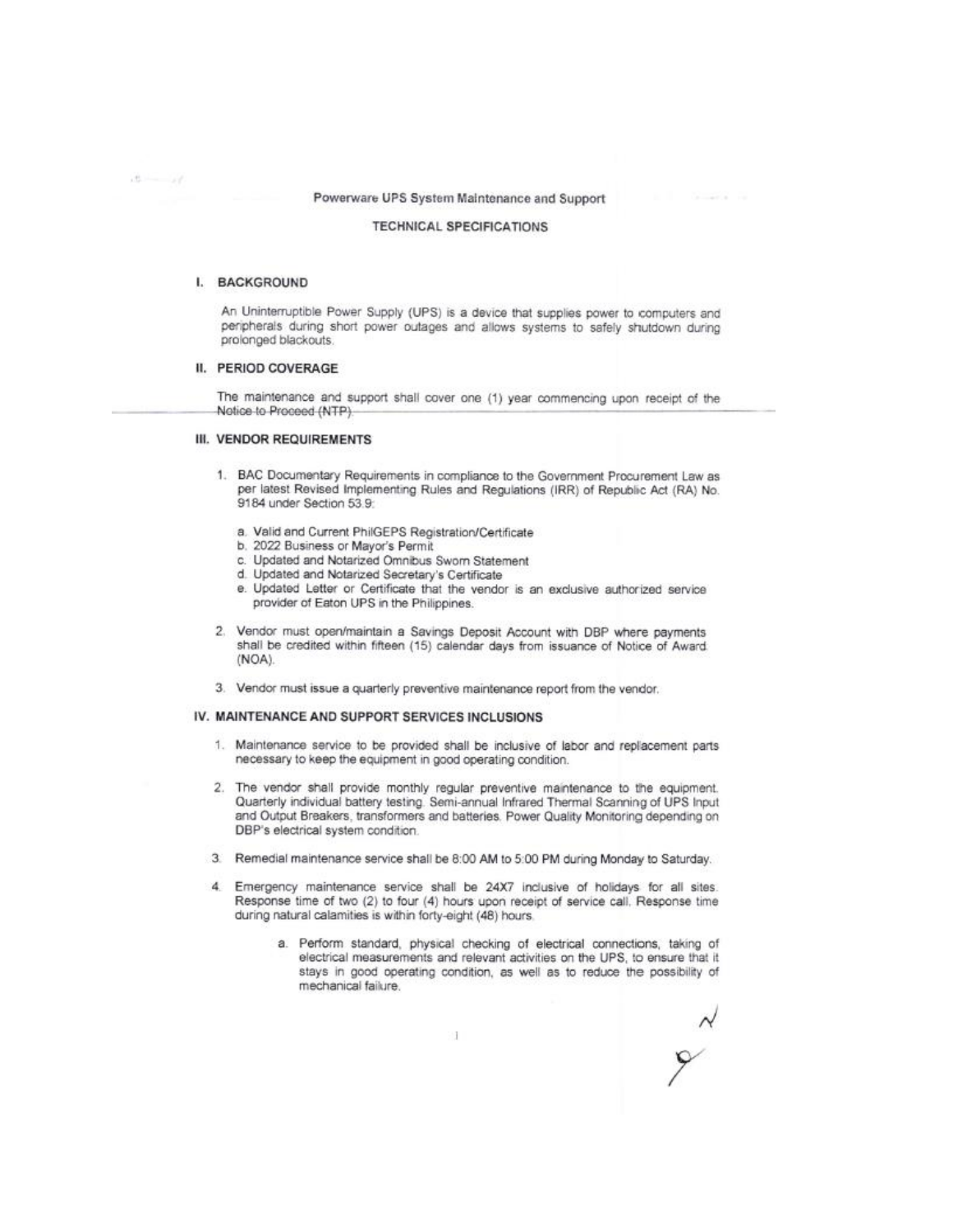#### **Technical Specifications**

# Powerware UPS System Maintenance and Support

- b. Repair or replace in mediately the faulty parts that caused malfunction. The replacement of the faulty parts shall be new standard parts components of equal/equivalent to new parts in performance. Parts are guaranteed on stock.
- 5. Provision of service unit deployment is within forty-eight (48) hours if in case the vendor cannot repair the unit within twenty-four (24) hours.

## V. APPROVED BUDGET

The Approved Budget for the Contract (ABC) is P700,000.00 VAT Inclusive.

## **VI. PAYMENT**

DBP shall pay the corresponding price every quarter to the Vendor via credit to its deposit account within Fifteen (15) calendar days from receipt of the Vendor's Sales Invoice and submission of the documentary requirements as enumerated under this Technical Specifications, if any, subject to the usual government audit/accounting/procurement policies, provided the Vendor has generated a positive performance assessment to be conducted by DBP in accordance with established metrics.

#### **VII. PERFORMANCE BOND**

The Vendor is required to submit a Performance Security in any of the following Forms and Percentages:

| Forms of Performance Security                                                                                                                                                                                                                  | Minimum Percentage (%)<br>of Contract Price per Year |  |
|------------------------------------------------------------------------------------------------------------------------------------------------------------------------------------------------------------------------------------------------|------------------------------------------------------|--|
| Cash, Cashier's / Manager's Check issued by a Universal<br>or Commercial Bank                                                                                                                                                                  | Five Percent (5%)                                    |  |
| Bank Draft / Guarantee or Irrevocable Letter of Credit (LC)<br>issued by a Universal or Commercial Bank; provided,<br>however that it shall be confirmed or authenticated by a<br>Universal or Commercial Bank, if issued by a Foreign<br>Bank |                                                      |  |
| Surety Bond callable upon demand issued by a Surety or<br>Insurance Company together with Certificate issued by<br>Insurance Commission certifying the Surety or Insurance<br>Company is authorized to issue such Surety Bond                  | Thirty Percent (30%)                                 |  |

The Performance Security shall be effective for one (1) year upon receipt of the Notice to Proceed (NTP) and will only be released after the lapse of the contract period. In the event of any extension of the term of this Agreement, the Performance Security shall be renewed accordingly.

# VIII. NON-DISCLOSURE CONDITION

The vendor shall strictly adhere to the confidentiality agreement with the Bank. Information about DBP and its operation in this document is considered proprietary and confidential and must be treated as such by the recipients of this Technical Specifications. In the same manner, the responses to the Technical Specification which shall be specified as confidential shall not be disclosed to any third party.

1. Each party agrees to hold and maintain confidential all materials and information which shall come into its possession or knowledge in connection with the project or its performance, and not to make use hereof other than for the purpose of this project.

 $\mathscr{L}$